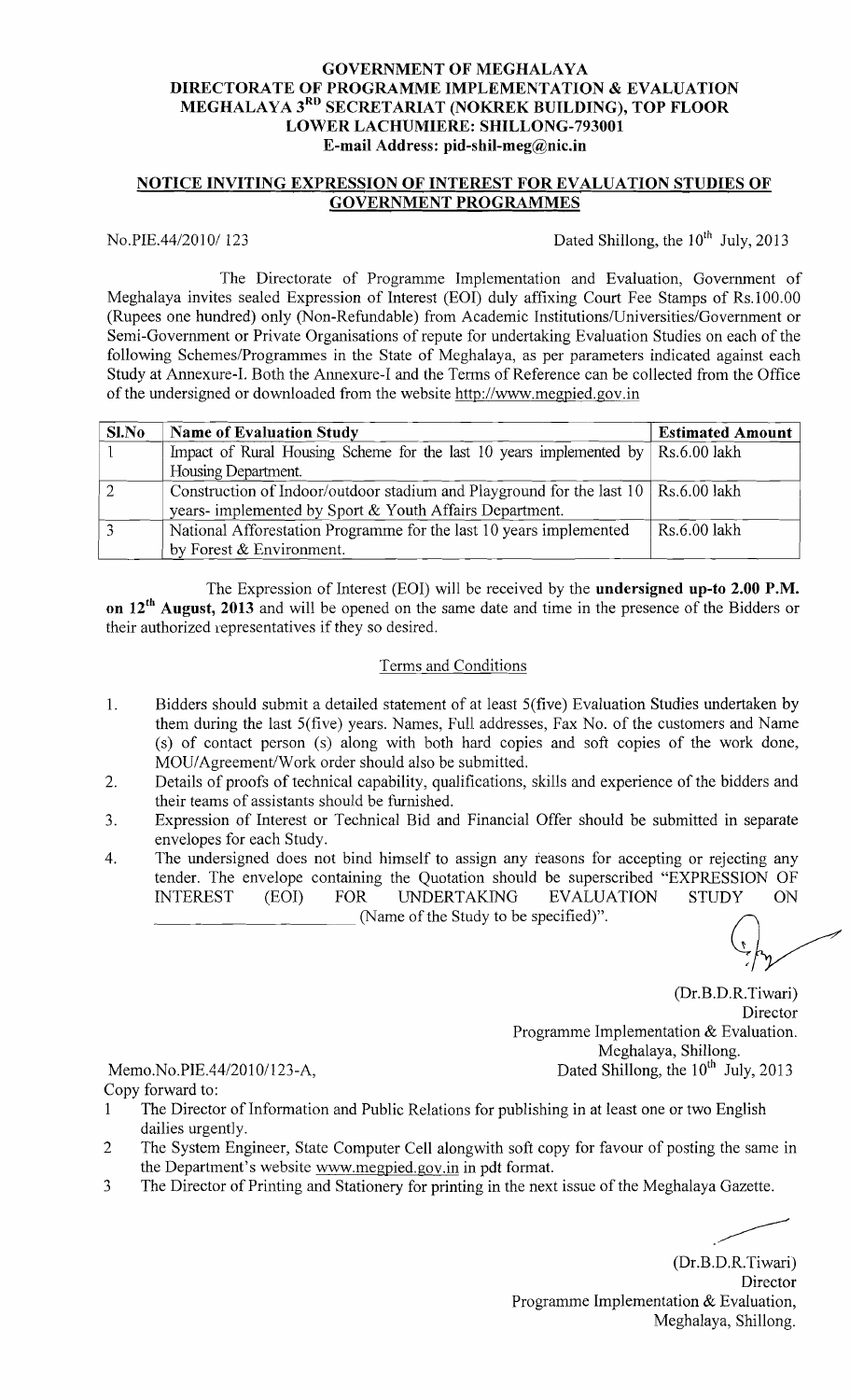# **Parameters indicated against each Study**

| SI.            | <b>Name of Evaluation</b> | <b>Estimated</b> | <b>Parameters</b>                                                                                                                                                                                                   |
|----------------|---------------------------|------------------|---------------------------------------------------------------------------------------------------------------------------------------------------------------------------------------------------------------------|
| N <sub>0</sub> | <b>Study</b>              | <b>Amount</b>    |                                                                                                                                                                                                                     |
| $\mathbf{1}$   | <b>Impact of Rural</b>    | Rs.6.00 lakh     | The Study should cover schemes implemented for the                                                                                                                                                                  |
|                | <b>Housing Scheme</b>     |                  | last 10 years with effect from 2003-04.                                                                                                                                                                             |
|                |                           |                  | i. Number of beneficiaries recommended by DCs and number<br>of beneficiaries received C.G.I Sheets.                                                                                                                 |
|                |                           |                  | ii. Number of beneficiaries recommended by MLAs and<br>number of beneficiaries received C.G.I. sheets.                                                                                                              |
|                |                           |                  | iii. Amount sanctioned<br>iv. Total expenditure incurred                                                                                                                                                            |
|                |                           |                  | v. Total quantity of C.G.I. sheets purchased in M.T/units in<br>bundles.                                                                                                                                            |
|                |                           |                  | vi. Sources from where the materials procured<br>vii. Quality of C.G.I Sheets                                                                                                                                       |
|                |                           |                  | viii. Quantity of C.G.I sheet supply per beneficiaries                                                                                                                                                              |
|                |                           |                  | ix. Name of supplier/contractor-year-wise<br>x. Analysis of proper use of C.G.I sheet and other materials.<br>Types, sources, requirements etc., of other materials for<br>construction of these houses.<br>$-Cost$ |
|                |                           |                  | -Durability of these houses<br>-Electricity/drinking water/sanitation etc., in these houses<br>- Use of alternative/eco-friendly local techniques in<br>construction of houses with impact analysis.                |
|                |                           |                  | xi. Complaints from the beneficiaries if any                                                                                                                                                                        |
|                |                           |                  | xii. Complaints non-beneficiaries/public if any<br>xiii. Problems faced relating to delay in supply of CGI sheet.                                                                                                   |
|                |                           |                  | xiv. SWOT analysis of the scheme.                                                                                                                                                                                   |
|                |                           |                  | xv. Social impact of the scheme on employment, food<br>security, sanitation, access to education and health facilities<br>etc.,                                                                                     |
|                |                           |                  | xvi. Social acceptability of the scheme. Cost- benefit                                                                                                                                                              |
|                |                           |                  | xvi. Feedback from target groups/ beneficiaries.                                                                                                                                                                    |
|                |                           |                  | xvii. Suggestions and recommendations from the Agency<br>conducting the study for overall improvement of scheme.                                                                                                    |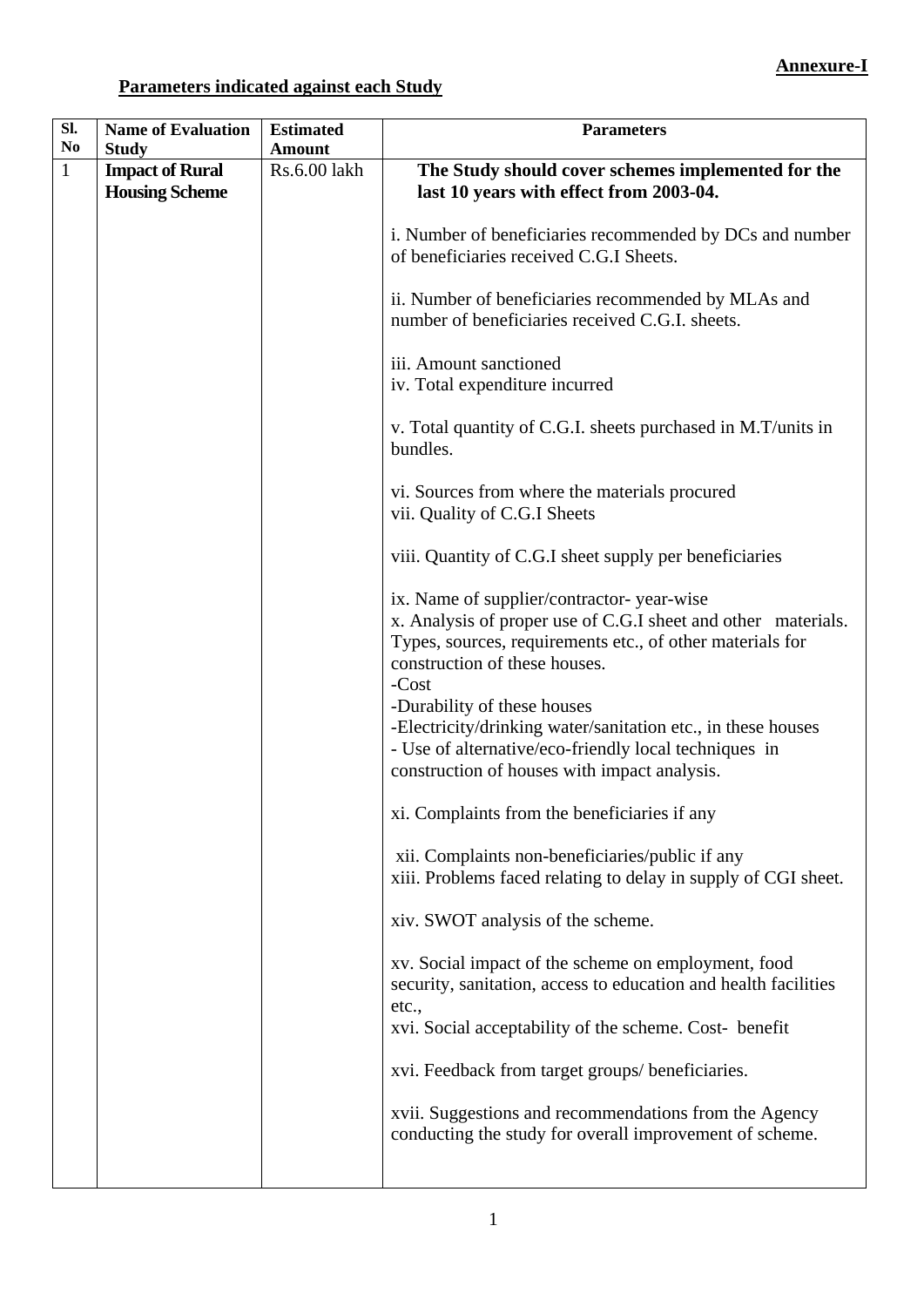| $\overline{2}$ | Construction of          | Rs.6.00 lakh | The Study should cover schemes implemented for the                                                             |
|----------------|--------------------------|--------------|----------------------------------------------------------------------------------------------------------------|
|                | Indoor/outdoor           |              | last 10 years with effect from 2003-04.                                                                        |
|                | stadium and              |              |                                                                                                                |
|                | Playground for the       |              | i. List of indoor/outdoor stadium and Playground constructed                                                   |
|                | last 10 years-           |              | for the last 10 years.                                                                                         |
|                | implemented by           |              |                                                                                                                |
|                | Sport & Youth<br>Affairs |              | ii. Whether the project is State/Central/NEC etc.                                                              |
|                | Department.              |              | iii. Amount sanctioned/released/expenditure incurred -project-                                                 |
|                |                          |              | wise)                                                                                                          |
|                |                          |              |                                                                                                                |
|                |                          |              | iv.Date of sanction/completion project-wise                                                                    |
|                |                          |              | v. Reasons for delay-project-wise                                                                              |
|                |                          |              | vi. Name of the contractor-project-wise                                                                        |
|                |                          |              | vii. If completed/ongoing- project-wise -% of work<br>completed-project-wise.                                  |
|                |                          |              | viii. Any revise estimate (project-wise)                                                                       |
|                |                          |              | ix. Quality of the work- project-wise                                                                          |
|                |                          |              | x. Name of the beneficiaries/club-project-wise                                                                 |
|                |                          |              | xi. Cost benefit analysis of the project                                                                       |
|                |                          |              | xii. Impact on performance sport-wise and on overall sport $\&$<br>youth development in the State.             |
|                |                          |              | xiii. SWOT analysis of the scheme.                                                                             |
|                |                          |              | xiv. Social impact of the scheme.                                                                              |
|                |                          |              | xv. Social acceptability of the scheme.                                                                        |
|                |                          |              | xiv. Feedback from target groups/ beneficiaries.                                                               |
|                |                          |              | xv. Suggestions and recommendations from the Agency<br>conducting the study for overall improvement of scheme. |
|                |                          |              |                                                                                                                |
|                |                          |              |                                                                                                                |
|                |                          |              |                                                                                                                |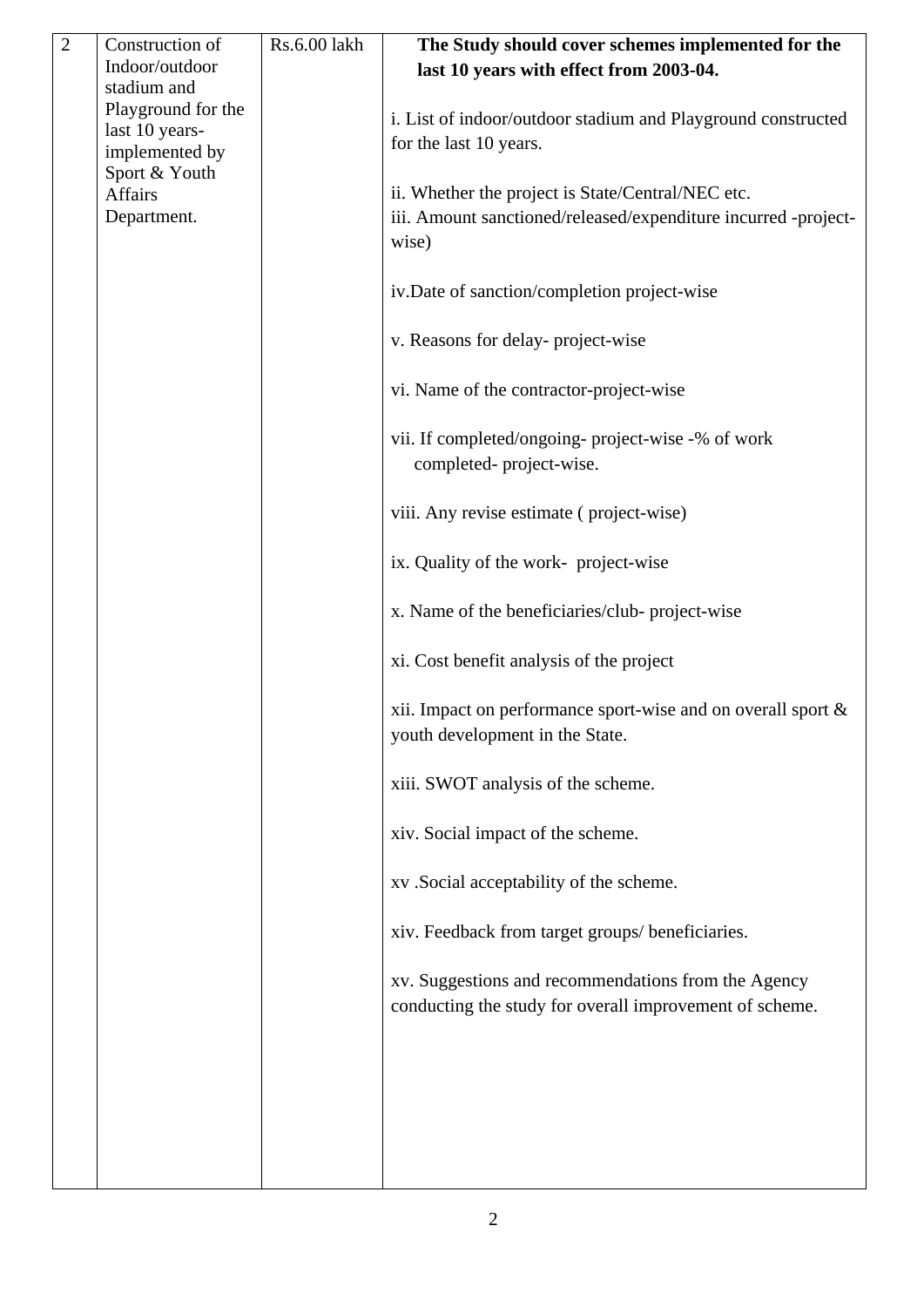| $\overline{3}$ | National          | Rs.6.00 lakh | The Study should cover schemes implemented for the last                           |
|----------------|-------------------|--------------|-----------------------------------------------------------------------------------|
|                | Afforestation     |              | 10 years with effect from 2003-04.                                                |
|                | Programme for the |              |                                                                                   |
|                | last 10 years     |              | i. Types of projects/Schemes taken up under National                              |
|                | implemented by    |              | Afforestation programme                                                           |
|                | Forest &          |              | ii. Objectives of the programme                                                   |
|                | Environment       |              | iii. Total area covered year-wise                                                 |
|                |                   |              |                                                                                   |
|                |                   |              | iv. Target of the area to be covered year-wise                                    |
|                |                   |              | v. Area covered under plantation year-wise                                        |
|                |                   |              | vi. Types of trees planted                                                        |
|                |                   |              | vii. Number of nurseries raised per hectare                                       |
|                |                   |              | viii. Beneficiaries/Joint Forest Management Committees                            |
|                |                   |              | covered year-wise                                                                 |
|                |                   |              | ix. Cost of seedlings supplied to beneficiaries                                   |
|                |                   |              | x. Number of labourer engaged per hectare                                         |
|                |                   |              | xi. wages per labourer                                                            |
|                |                   |              | xii. Total amount of wages incured                                                |
|                |                   |              | xiii. Maintenance cost                                                            |
|                |                   |              | xiv. SWOT analysis of the scheme.                                                 |
|                |                   |              | xv. Social impact of the scheme.                                                  |
|                |                   |              | xvi. Social acceptability of the scheme.                                          |
|                |                   |              | xvii. Feedback from target groups/ beneficiaries.                                 |
|                |                   |              | xviii. Suggestions and recommendations from the Agency                            |
|                |                   |              | conducting the study for overall improvement of the scheme.                       |
|                |                   |              |                                                                                   |
|                |                   |              | <b>Training and capacity building</b>                                             |
|                |                   |              | Whether there is any:                                                             |
|                |                   |              | (a) Training programme on FDA related activities.                                 |
|                |                   |              | (b) Training and awareness programme organised                                    |
|                |                   |              | (c) Environmental programme on increase in forest and tree                        |
|                |                   |              | cover in general.                                                                 |
|                |                   |              | <b>Impact</b>                                                                     |
|                |                   |              | Whether the implementation of the schemes have any impact                         |
|                |                   |              | on:                                                                               |
|                |                   |              | (a) Improved natural forest stock                                                 |
|                |                   |              | (b) Improved forest /tree productivity                                            |
|                |                   |              | (c) Increase and improved FTC-artificial regeneration $&$ enrichment<br>planting. |
|                |                   |              | - promotion of non-timber forest product(NTFPS)                                   |
|                |                   |              | (d) Tree covered in non-forest areas promotion                                    |
|                |                   |              | (e) Problem land rehabilitated - additional support for                           |
|                |                   |              | amelioration of soil in alkaline/saline, ravine, marshy,                          |
|                |                   |              | high altitude, desert areas                                                       |
|                |                   |              | (f) Promotion of forest based livelihoods                                         |
|                |                   |              | (g) Rehabilitation of degraded forests and other areas by                         |
|                |                   |              | institutionalising decentralised / participatory forest                           |
|                |                   |              | management & supplementing livelihoods improvement<br>process                     |
|                |                   |              |                                                                                   |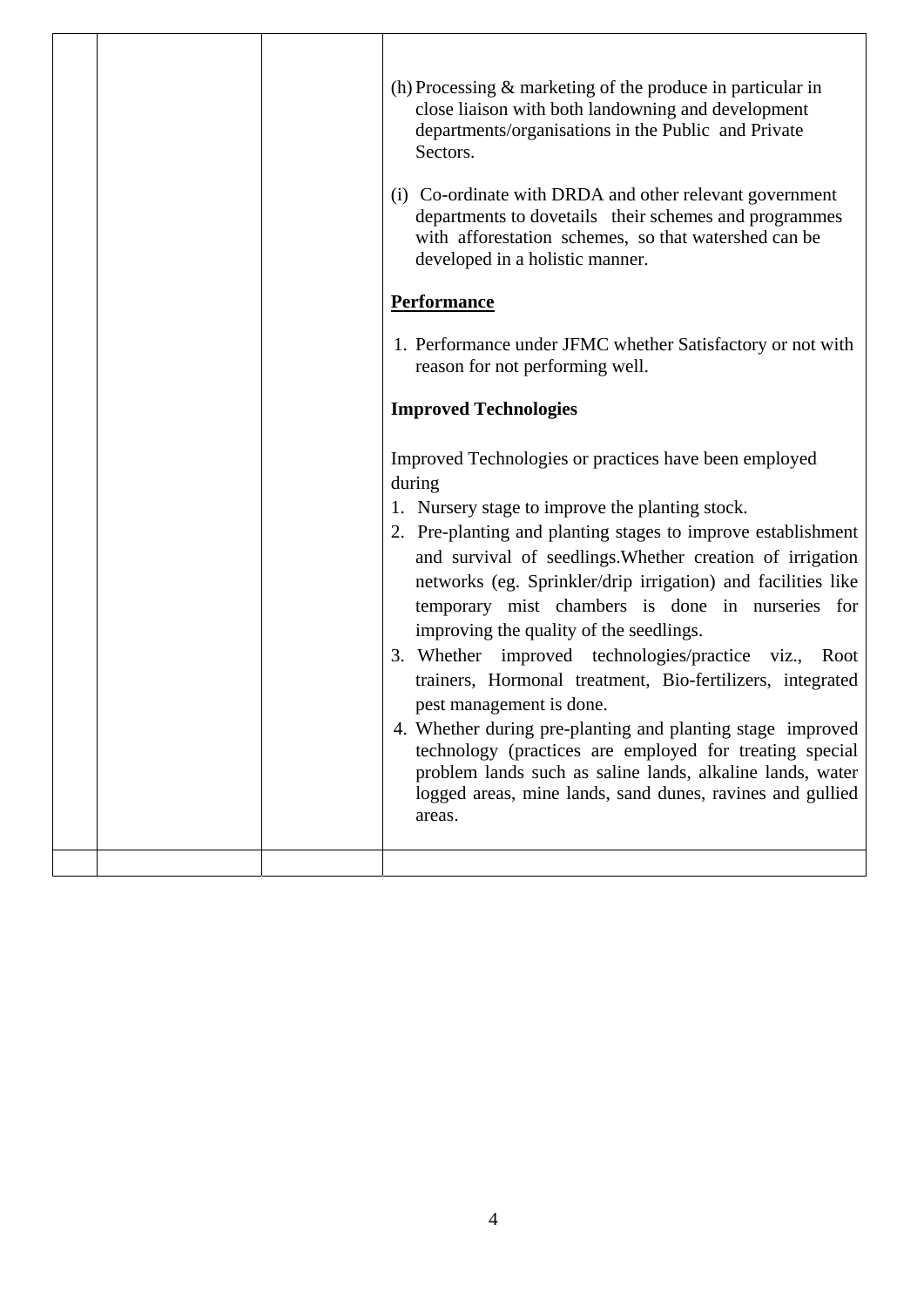## **TERMS OF REFERENCE**

#### **1. INTRODUCTION:**

 Evaluation plays a vital role in providing feedback information to the policy makers and planners in the State on the actual performance and impact of the different developmental Schemes/ Programmes/ Projects being implemented by various departments throughout the State. Keeping in view its importance and to enable the Government to know the extent of success and failure of the schemes vis-à-vis stated objectives and also to help in formulation of better development plans in future, the Government has decided that the reach and efficacy of the Programme and Evaluation Department be increased by involving independent, external agencies of repute in the evaluation and monitoring process. Their services would be paid for by the Programme Implementation & Evaluation Department who would lay down norms for them, provide handholding support and work with them towards achieving the desired objectives. The Department would thereafter monitor and track follow up action as well as liaise with the departments/ line agencies concerned.

## **2 EVALUATION STUDY TO BE OUTSOURCED**

i. Impact of Rural Housing scheme for the last 10 years -Implemented by Housing Department

ii. Construction of Indoor/outdoor stadium and Playground for the last 10 years –Implemented by Sport & Youth Affairs Department.

iii. National Afforestation Programme for the last 10 years- Implemented by Forest & Environment Department.

## **3. DESIGNING OF EVALUATION STUDY:**

 The Evaluation Study should be designed to assess inter-alia, the performance, processes of implementation, quality of work (s), effectiveness of the delivery systems at different **stages/levels of implementation and the impacts of programme/ Scheme.** The study is to be diagnostic in nature and aimed at identifying the factors contributing to successes and/or failures of the programme and thus helps in deriving lessons for improving the performance of existing scheme (s) through midcourse corrections and better designs for future programmes. Therefore, the proposed structure of the Study Schemes should be furnished in the Technical Bid. Designing of schedules-cumquestionnaires are to be carried out in consultation with the State Programme Implementation and Evaluation Organisation.

## **4. PROCEDURES OF EVALUATION:**

- $\triangleright$  Evaluation should be carried out in a professional, realistic, diplomatic and ethical manner and supported by specific data.
- $\triangleright$  The Report should pinpoint the success and failure of the Scheme (s) and also contain specific recommendations on how to redress the problems/ drawbacks/ shortcomings/ infirmities, if any.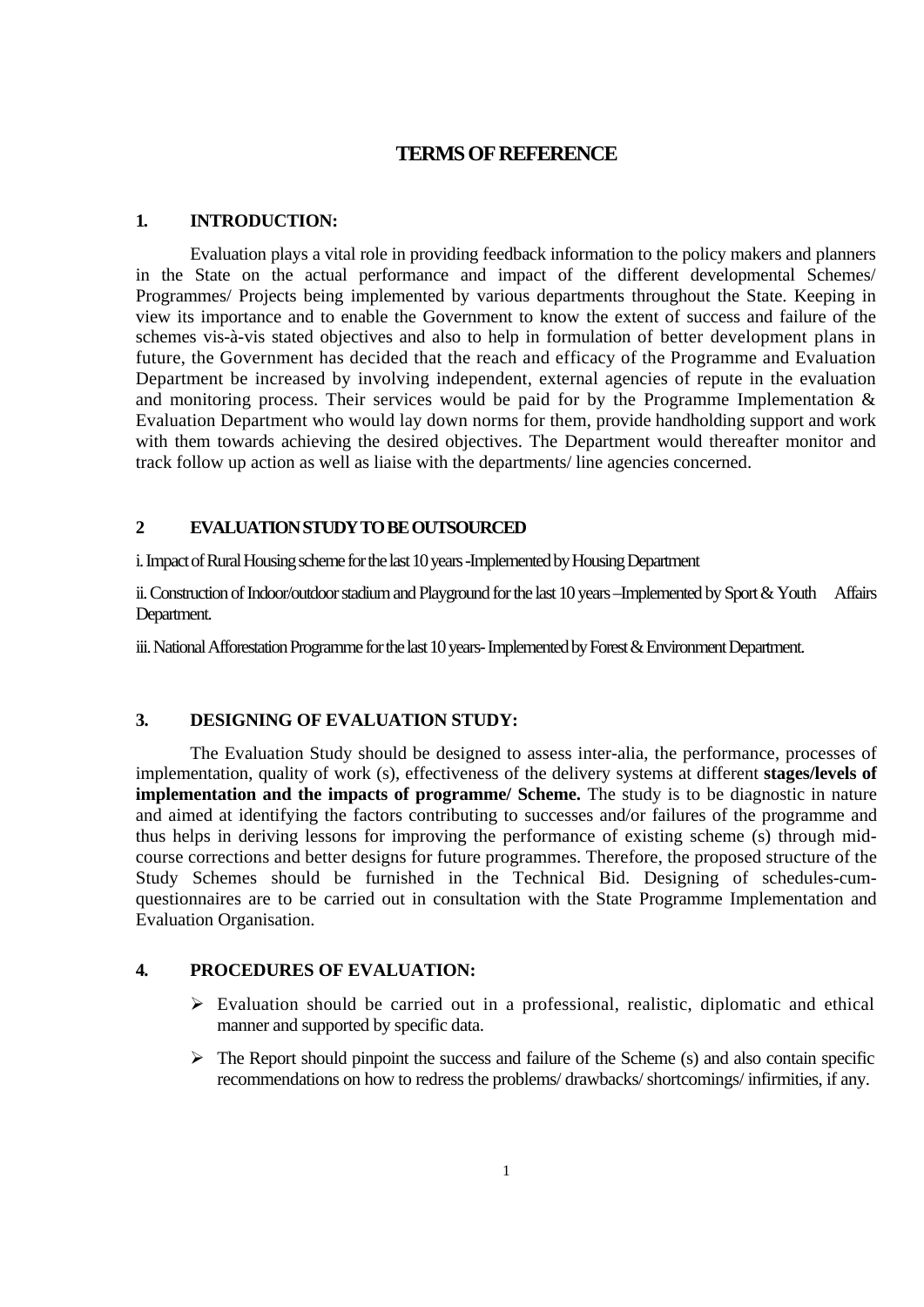#### **5. COVERAGE**

Evaluation Study should cover all the 11 (eleven) Districts of the State.

- $\triangleright$  4(four) Blocks from East Khasi Hills District.
- $\geq$  3(three) Blocks from West Garo Hills District.
- $\geq$  2(two) Blocks each from East Garo Hills, East Jaintia Hills, Ri Bhoi, South Garo Hills, West Jaintia Hills and West Khasi Hills District.
- $\geq 1$ (one) Block each from North Garo Hills, South West Garo Hills and South West Khasi Hills District.

#### **6. SAMPLE SIZE:**

- $\triangleright$  Impact of Rural Housing :- Minimum coverage = 5% of families/beneficiaries
- $\triangleright$  Indoor/outdoor stadium & Playground: Coverage = All 205 projects
- $\triangleright$  National Afforestation programme:- Minimum coverage = 50% of the total nos of JFMC and at least 20% of the beneficiaries of each sample JFMC.

#### **7. REFERENCE PERIOD:**

- $\triangleright$  i. Impact of Rural Housing scheme for the last 10 years.
- $\triangleright$  ii. Construction of Indoor/outdoor stadium and Playground for the last 10 years.
- $\triangleright$  iii. National Afforestation Programme for the last 10 years.

## **8. TIME LIMIT:**

 The entire evaluation process including submission of reports should be completed within 6 months from the date of award of the work. In no case extension of time will be granted except for circumstances beyond the control of the bidders, for which extension, at the discretion of the Government will be granted without any financial repercussions. However, such disruptive circumstances should be brought to the notice of the Government for its intervention.

#### **9. EVALUATION REPORT:**

 The Evaluation Report should contain an Executive Summary which will provide a bird's eye view of the substantive elements of the report. The Evaluation Report is expected in two stages, viz. (i) Draft Report and (ii) Final Report. **The draft report should be presented before the State Evaluation Committee for approval and circulated to all concerned for clarifications, if any, on the major findings, after which 25 (twenty five) hard copies of the final report should be submitted to the Government along with one soft copy preferably on compact disc.**